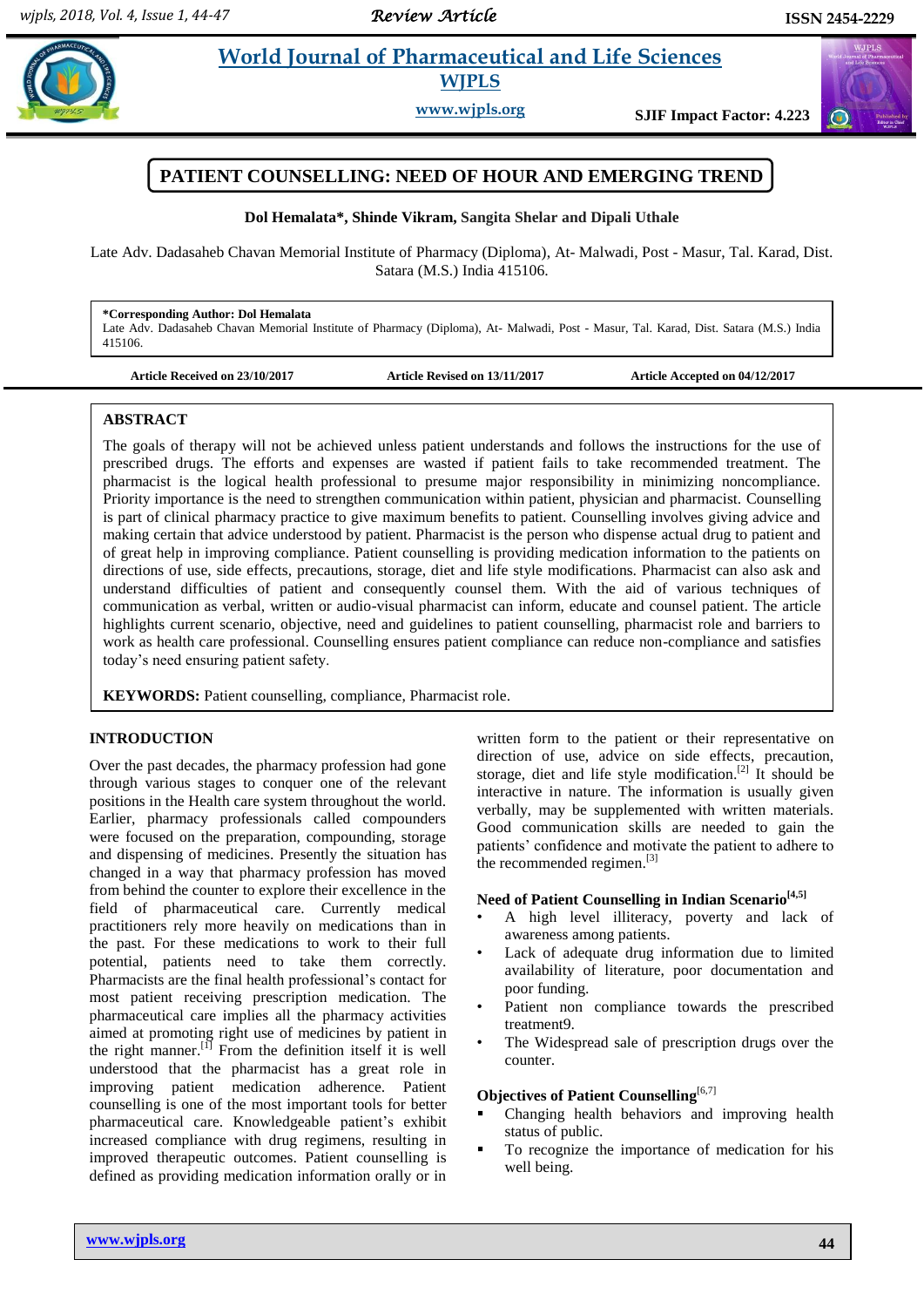- To Establish continuous interaction and consultation with patient.
- To Improve Patient's understanding about medication, its side effects and drug interactions.
- To make Patient an informed, efficient and active participant in disease treatment and self care management
- Motivate patient to medication adherence/ compliance.

## **Contents of patient counselling**[3,8]

OBRA 90 is the acronym of the Omnibus Budget Reconcilation Act. It was enacted in USA on 5th November 1990. Under OBRA 90 pharmacists educate patients or their care giver on at least the following issues.

- i. Name and description of the medication
- ii. Dose, dosage form and route of administration.
- iii. Special precautions for the preparation, administration or use of medication by the patient
- iv. Common severe side effects, adverse effects, interactions and contraindications that may be encountered.
- v. Technique for self monitoring therapy.
- vi. Proper storage of the medication.
- vii. Prescription re-fills information.
- viii. Any action that should be taken in the event of a missed dose.

# **Techniques of counselling**[2,3,9]

Several techniques can be adopted for effective counseling. Some of them include providing written information to the patient and the use of audiovisual materials. The use of various compliance aids include labeling, medication calendars, drug reminder chart and providing special medication containers and caps can also be adopted.

The United States Pharmacopoeia [\(USP\)](http://www.usp.org/) medication counselling behaviour guidelines divide medication counselling into the following four stages:

**Stage I:** Medication information transfer, during which there is a monologue by the pharmacist providing basic, brief information about the safe and proper use of medicine.

**Stage II:** Medication information exchange, during which the pharmacist answers questions and provides detailed information adapted to the patients' situation.

**Stage III:** Medication education, during which the pharmacist provides comprehensive information regarding the proper use of medicines in a collaborative, interactive learning experience.

**Stage IV:** Medication counseling, during which the pharmacist and patient have a detailed discussion intending to give the patient guidance that enhances problem-solving skills and assists with proper

management of medical conditions and effective use of medication.

# Who and When to counsel<sup>[10]</sup>

The amount and type of information provided to the patient will vary based on the patient's needs, and practice setting. Ideally, the pharmacist counsels patients on all new and refill prescriptions. If the pharmacist cannot counsel to this extent, it should be defined which patient types, or which medications pharmacists will routinely counsel patients. This will vary depending on the pharmacy clientele and may include

- Confused patients, and their care givers
- Patients receiving more than a specified number of medications
- Patients known to have visual, hearing or literacy problems
- Patients on anticoagulants
- New patients, or those receiving a medication for the first time (transfer prescription)
- Children, and parents receiving medication
- Patients receiving medication with special storage requirements, complicated directions, significant side effects

Pharmacists should counsel on all new prescriptions, including transferred prescriptions. Counselling on transferred medications may seem to be unnecessary given that the patient has already been taking the medication; however, it provides the pharmacist an opportunity to interact, and establish a relationship with the patient.

# **Counselling on non-prescription drugs**[2]

Effective non-prescription drug counselling requires a thorough description of patient's symptoms. Before advice can be given, the intern will need knowledge on the nature, severity and extenuating circumstances surrounding those symptoms. If pharmacist recommend a non-prescription drug product, he should discuss:

- Directions for use;
- Expected outcomes of therapy, including a timeframe for a response;
- Common adverse effects and precautions;
- Correct storage; and,
- When to seek medical attention.

Ideally, pharmacist should document non-prescription drug use on the client's medication profile. This is especially important for clients who have a medical condition and/or are taking prescription medication.

#### **Counselling area**

The patient should be counselled in a semi-private, or private, area away from other people and distractions, depending on the medications. The patient should perceive the counselling area as confidential, secure and conducive to learning. This helps ensure both parties are focused on the discussion, and minimizes interruptions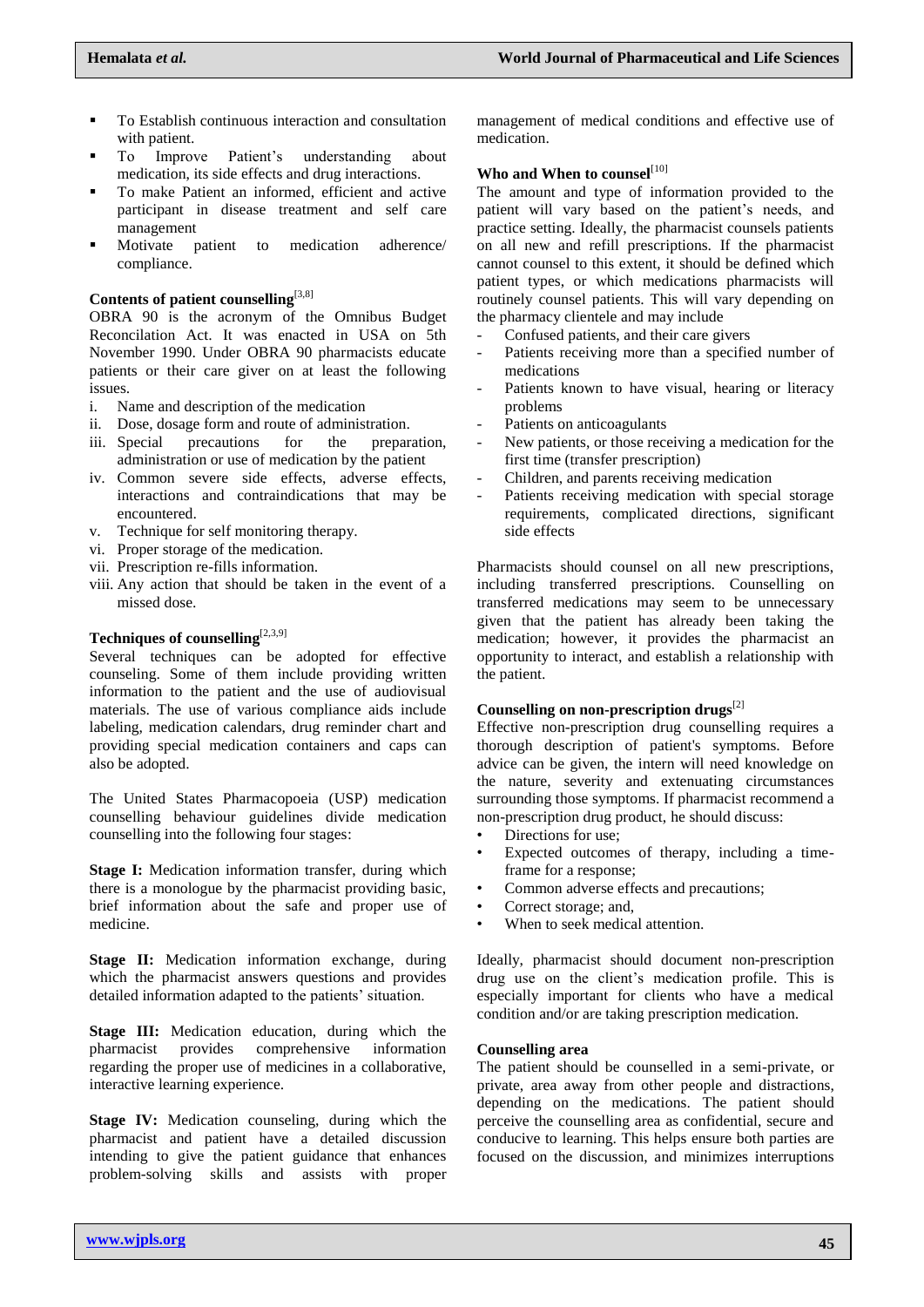and distractions. It provides an opportunity for patients to ask questions they may be hesitant to ask in public.

#### **Documentation**

The counselling session should be documented. This may be as simple as a check list or as detailed as recorded notes in the patients' medication profile. Any follow-up required should be noted. It should also be recorded if the patient does not wish to be counselled.

# **Role of Pharmacist in patient counselling**[11]

- Act as a learned intermediary between a prescriber and a patient.
- To improve quality of life by providing quality health care to Society.
- An integrated member of the health care team directly involved in patient care.
- Play an important role to avoid prescription errors
- Acts as Communicator, collaborator and health promoter.



#### Barriers to work as Health Care Professional<sup>[4]</sup> **1) Patient Based Barriers**

Patient may not like to listen. He/ she may have some disadvantage/ may not know your language/ may feel shy or inhibited .These barriers must be overcome with patience, However if the patient is reluctant about accepting advice, it is better to leave him and not insist on giving advice.

#### **2) System Based Barriers**

The owners of the establishment may not like patient counselling or there may not be enough space where counselling may be done.

## **3) Provider Based Barriers**

The pharmacist who is giving the counselling may have problem with language or subject or some other problem may be there. All these barriers must be overcome to be able to give proper patient counselling.

# **Advocating Importance of patient counselling**[12]

As the current PCI President Dr.Suresh said, the country has the largest qualified pharmacist's pool compared to the other developing countries like Africa and South Asia. The government will be able to reduce the disease burden if their services are well utilised. Therefore the need of the hour is to sensitize the indispensable role of pharmacists in the healthcare space, he added. The awareness of need of patient counselling should convey through community pharmacist is good. So rules for running the community pharmacy should modify.

Patients may not see the importance of discussing how and when to take their medication with the pharmacist. Therefore, it is essential that the pharmacist promotes the importance of patient counselling. This can be done through various means:

- **Promotion -** A poster can be put up in the pharmacy and or a pamphlet/card can be given to patients coming to the pharmacy, or the information can be incorporated in regular newsletter that a pharmacy provides patient counselling.
- **Health Screening –** The pharmacy can offer health screening facilities which promote patient counselling. For example, a pharmacy offering free blood pressure checks for its consumers specifically brings them to the pharmacist, with enough time and scope to initiate conversation during the act of measuring blood pressure. In this way, confidence in the pharmacist about their professionalism and approachability can be generated.
- **Computer generated leaflet –** Many pharmacies have installed a leaflet system that provide patient with computerised general information about medication they have prescribed, dosage regimen, and the disease.
- **Medication adherence system –** In India many pharmacies started putting stickers on dispensed medicine by which patient can easily identify medicines each time when they take. USP pictograms were made as stickers with information in local language. These stickers show "Take medicine in morning", "Take medicines in the night before sleep" and other. These help people to take multiple medicines.